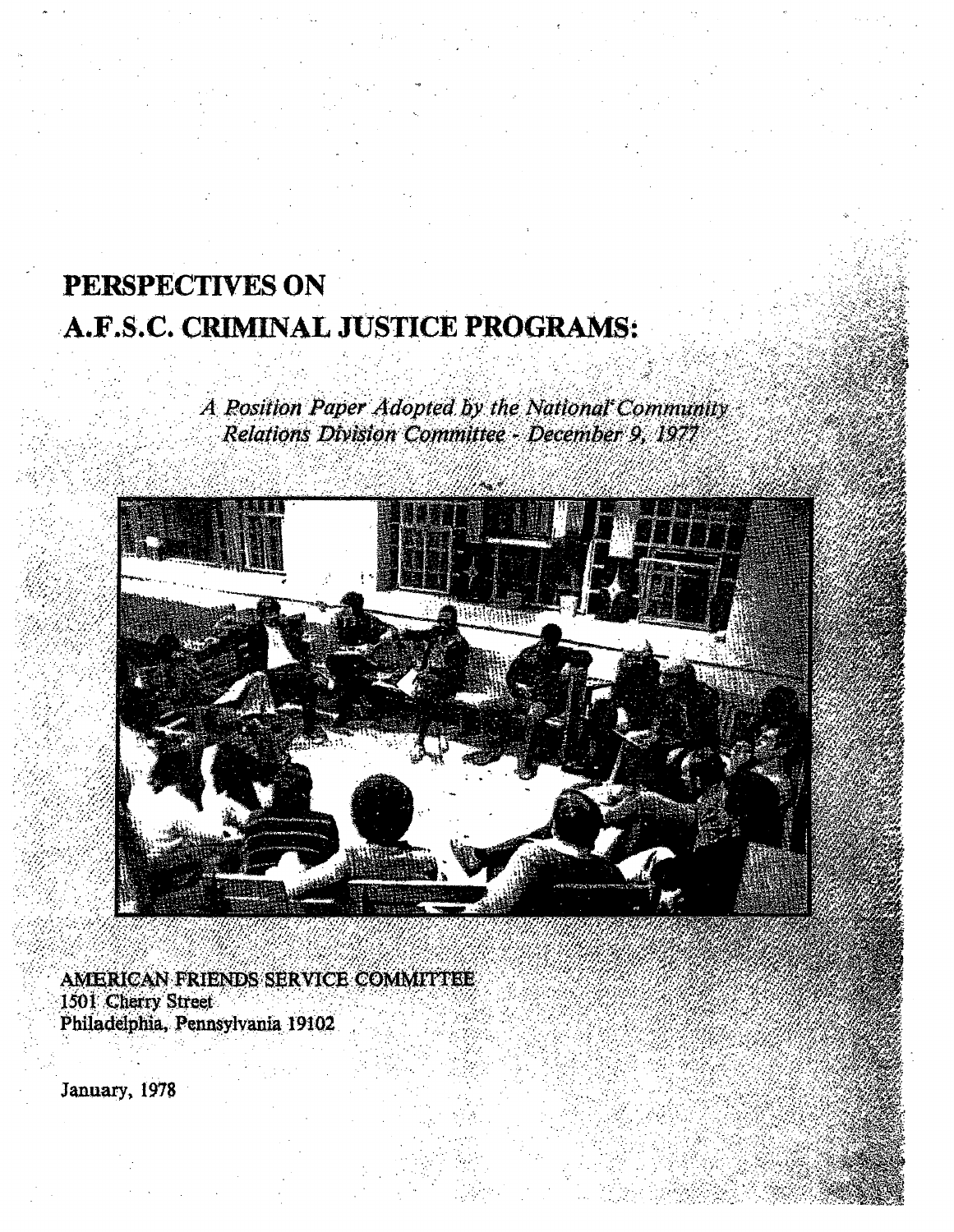This position paper was drafted by members of the Justice Task Force Report Follow-Up Panel with the assistance of staff and committee members from all of the AFSC criminal justice programs and the National Community Relations Division.

-~ . ·.· . ... ~ ..... ~ . . ~ *-.:* . *:* . ·.- . . . ..... ,.. . .. . . . . . ""': . . . - ..

Members of the Follow-Up Panel:

Will Richan (Chairperson)

Richard Bacon

Darnell Bradford

Jim Bradley

Gary Massoni

Alice Paine

BobbeRoss

Staff:

Tony Henry

Barbara Moffett

Madeleine Lantz

Photo: Eric Roth

Member of the National Community Relations Division Committee Philadelphia, Pennsylvania

Member of the National Community Relations Division Committee Wawa, Pennsylvania

Member of the National Community Relations Division Committee Washington, D.C.

Former Program Director, PACT Community Resources Center Michigan City, Indiana

Community Relations Secretary AFSC Pacific Southwest Regional Office Pasadena, California

Community Relations Secretary AFSC Pacific Northwest Regional Office Seattle, Washington

Member of the National Community Relations Division Committee Denver, Colorado

National Representative Criminal Justice Program National Community Relations Division

National Community Relations **Secretary** 

Secretarial Assistant Criminal Justice Program Community Relations Division

AFSC Race Relations Workshop, Walpole Prison, Mass. David Collins, Director, Criminal Justice Program, Cambridge, Mass.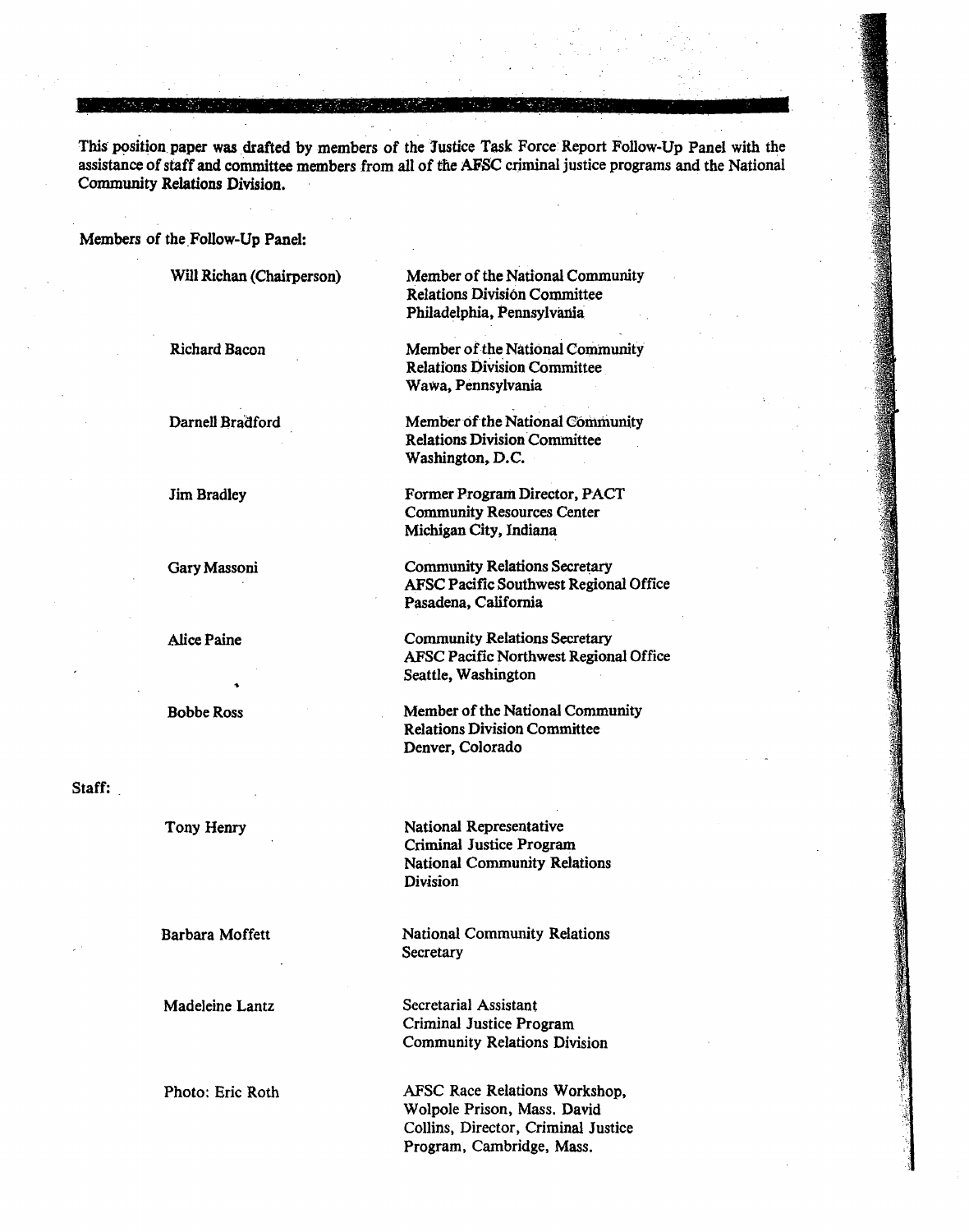## TABLE OF CONTENTS

|                                                                   | I. THE BASIS OF AFSC'S INVOLVEMENT IN THE FIELD OF CRIMINAL JUSTICE |    |
|-------------------------------------------------------------------|---------------------------------------------------------------------|----|
|                                                                   | A. The AFSC'S Concern About the Criminal Justice System             |    |
| B. A Commitment to Positive Action on the Criminal Justice System |                                                                     | 3  |
| C. An AFSC Framework for the Interpretation of Crime              |                                                                     |    |
| D. The Criminal Justice System and the Larger Social Order        |                                                                     | 4  |
| E. Racism                                                         |                                                                     |    |
| F. Classism                                                       | $\sim$                                                              | 5. |
| G. Sexism                                                         |                                                                     | 6  |

## II. THE OBJECTIVES OF AFSC ACTIVITIES IN THE FIELD OF CRIMINAL JUSTICE ,

| A. Abolition of Prisons and Capital Punishment                       |  |
|----------------------------------------------------------------------|--|
| B. Development of Positive Means of Coping with Destructive Behavior |  |
| I. Alternatives to imprisonment                                      |  |
| 2. Decriminalization                                                 |  |
| 3. Support for ex-prisoners                                          |  |
| 4. Community dispute resolution                                      |  |
| 5. Institutional change                                              |  |
| C. Opposition to Abuse of the Criminal Justice System                |  |

### III. THE OPERATING PRACTICES COMMON TO AFSC PROGRAMS IN THE FIELD OF CRIMINAL JUSTICE 9

1

## IV. SUMMARY 12

PAGE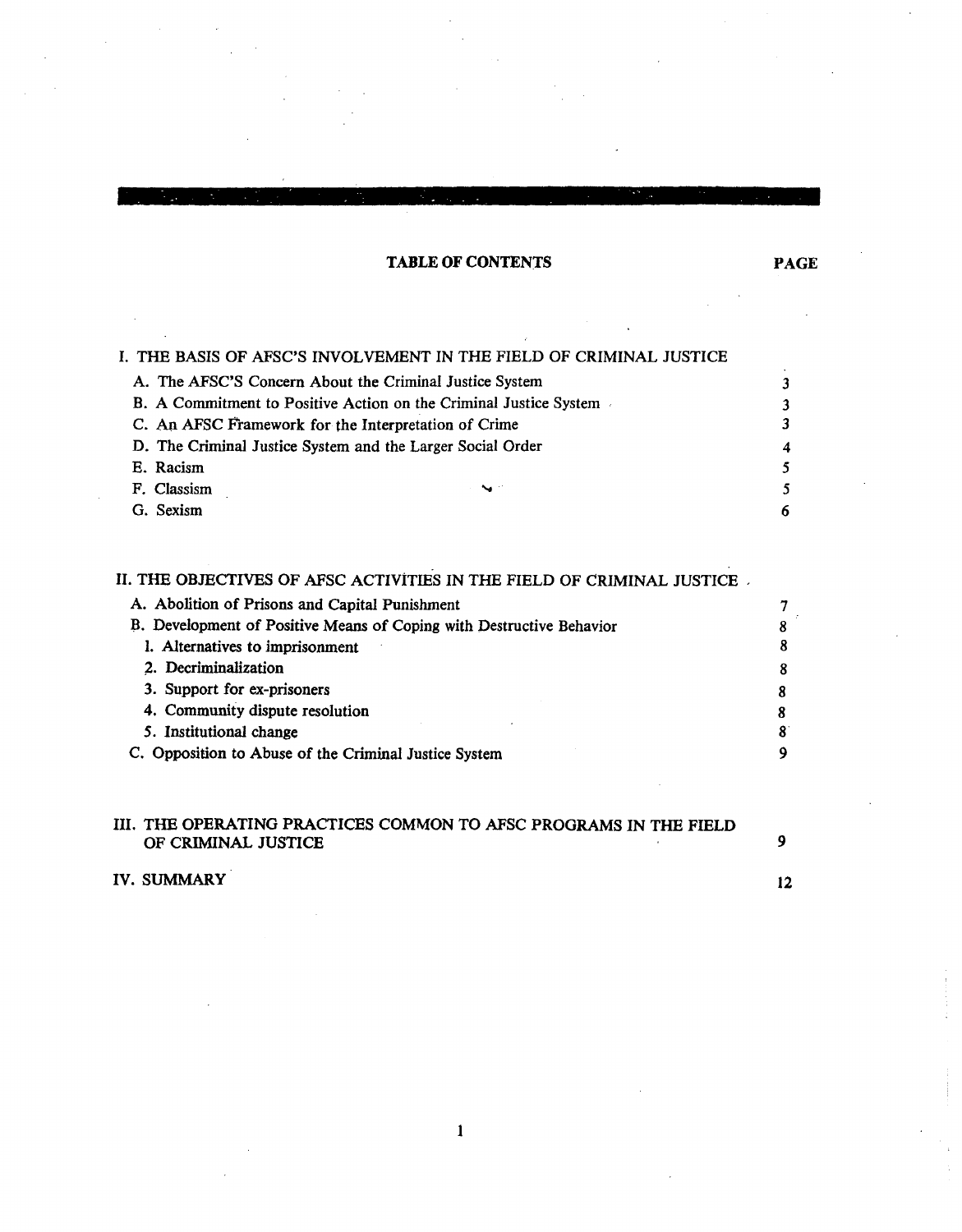# The Basis of AFSC's Involvement in the Field of Criminal Justice

### A. THE AFSC'S CONCERN ABOUT THE CRIMINAL JUSTICE SYSTEM:

The concern of the American Friends Service Committee with the treatment of persons convicted or accused of crimes in this society is rooted in the Quaker opposition fo violence and injustice and the Quaker principle that there is that of God in every person. The AFSC views each individual as a person of worth and value who should be treated with dignity, respect, and humanity, regardless of his or her circumstances in life or how offensive his or her behavior to others. We seek through our actions to achieve meaningful communication with all persons-'-those who victimize others, those who are victims, those who oppress, those who are oppressed-in the expectation that the measure of goodness and truth in each individual seeks expression and can respond.

Our concern with abuses of the criminal justice systew has been expressed most recently in the 1971 publication, *Struggle for Justice1,* the AFSC 1976 *Report of the Task Force on Justice* of the National Community Relations Division Committee2, the Minute of the AFSC Board of Directors in 1976 opposing the death penalty<sup>3</sup>, and is expressed daily in local AFS $\mathcal Q$  programs.

#### B. A COMMITMENT TO POSITIVE ACTION ON THE CRIMINAL JUSTICE SYSTEM:

It is timely that now, in the evolution of these concerns, the AFSC commits itself to a vigorous program of action to eliminate the evils perpetuated by the criminal justice system. There is a pressing need to give this problem specific attention across the country. A position of the AFSC Board of Directors on the criminal justice system would give national support to AFSC programs which are consistent with the principles contained herein. AFSC regions which have no justice programs will be assisted and encouraged in developing them.

### C. AN AFSC FRAMEWORK FOR THE INTERPRETATION OF CRIME:

The AFSC does not always accept the common usage of the term "crime." Viewed from our perspective of the sanctity of human life and human rights, crime is not seen solely as the violation of legal codes but encompasses behavior which violates that sanctity. On the other hand, some legal codes include acts which do· not harm the life and rights of others and need not be classified as crimes. There is also a Quaker tradition of nonviolent civil disobedience in which laws might be openly disobeyed in an effort to oppose ''crimes.''

Within this context, AFSC opposes crime in the same manner that it opposes all forms of violence or deprivation of human rights. This broader interpretation includes the systematic denial of economic and social justice to the poor, minorities, and disenfranchised; the destruction of the environment; the abuse of public office; and war.

The AFSC rejects the concept of criminality that supports the myth of a criminal type. We recognize that this concept grows, in part, out of the ignorance and fears rooted in biases and prejudices. The concept of criminality represents a gross distortion of the nature of those who are caught up in the criminal justice system and provides a simplistic explanation of a highly complex social problem. This explanation tends to

<sup>1.</sup> American Friends Service Committee, *Struggle for Justice: A Report on Crime* and *Punishment In America* (New York, Hill and Wang, 1971).

<sup>2.</sup> *Report of the Justice Task Force.* American Friends Service Committee, February, 1976.

<sup>3.</sup> *Minutes of the Board of Directors, American Friends Service Committee, November, 1976.*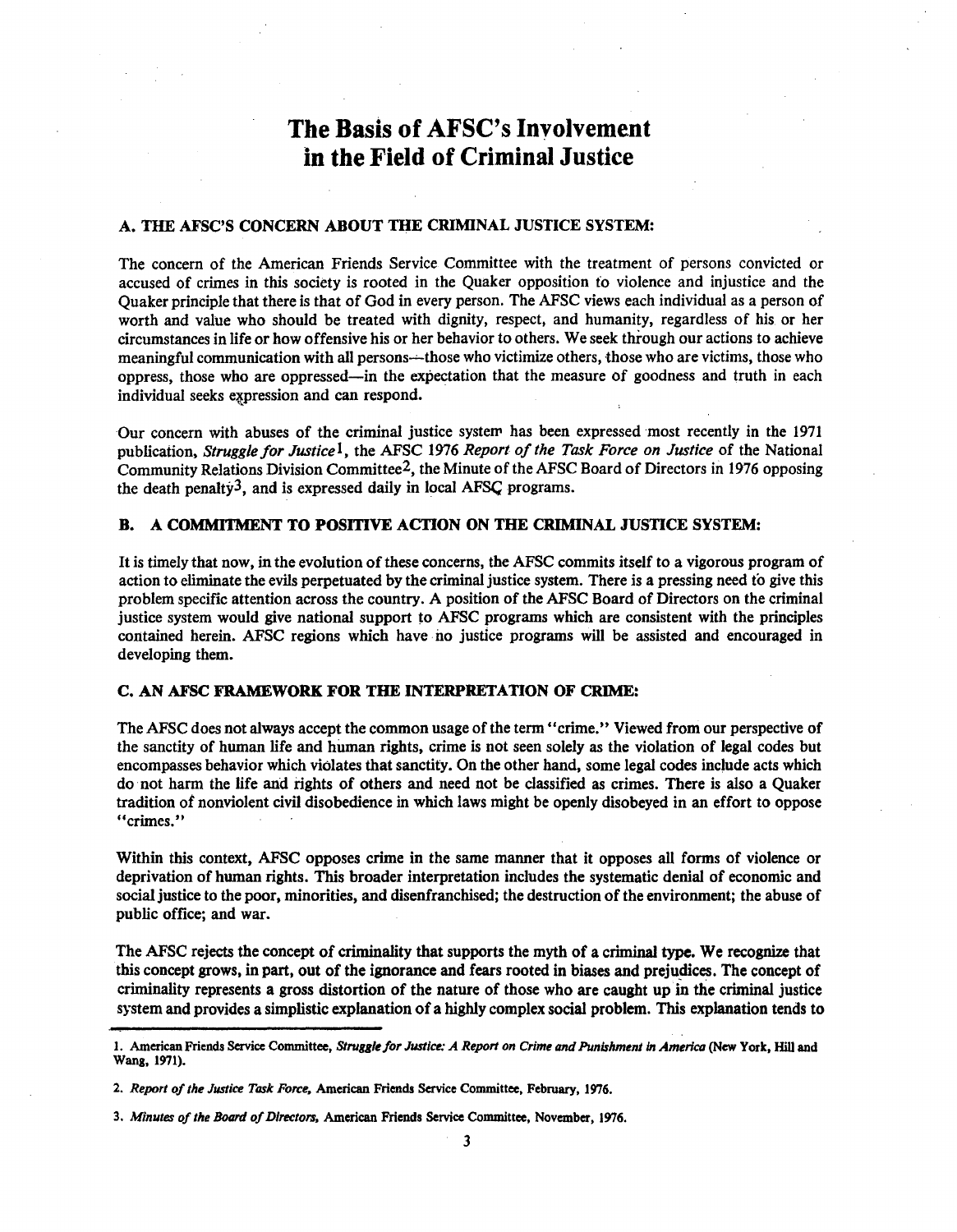project distinctive images of "good people" as opposed to "bad people," "victims" vs. "villains," etc. The fact that most people tend to identify themselves with the innocent reinforces the belief that there are characteristic as opposed to circumstantial distinctions between those caught up in the criminal justice system and those outside. These misunderstandings result in the perpetuation of the "criminal" stereotype while the reality that "criminal behavior" permeates all levels and groups of this society goes almost without acknowledgement.

We are opposed to the use of punishment because inherent in punishment is retribution, which runs contrary to the basic beliefs of Friends. We recognize that imposing any sanction for violation of laws may be viewed as punishment by the recipient, regardless of society's motives. Friends and others of good conscience are· deeply divided on what are just and humane societal responses to behavior having a destructive impact on human life and rights. There is need, therefore, for AFSC to examine these issues, mindful of constitutional and humane considerations.

Criminal acts, from any perspective, need not be condoned, but neither do such acts justify violence against the individuals who commit them nor the deprivation of their human and constitutional rights.

#### D. THE CRIMINAL JUSTICE SYSTEM AND THE LARGER SOCIAL ORDER

The problems of the criminal justice system cannot be understood apart from the problems of the larger social order. The AFSC recognizes that crime has many roots, some of them based in peculiar individual experiences and mental disorders and some reflecting the social and economic problems of our larger society. All of these problems are complex and deserve attention, but the AFSC, given its general approach to social and economic problems, chooses to focus its concerns and activities on those causes rooted in our social systems. As stated in the goal of the AFSC National Community Relations Division:

*AFSC programs seek to root out those causes of violence in our society which lie in poverty, exclusion, and denial of rights. 4* 

This focus does not preclude AFSC's providing services which meet individual needs but it does require that attention be given to making the necessary systemic changes which would make the social systems either meet those needs or eliminate the problems which cause them. Racism, sexism, poverty, exploitation of people and discrimination, while not inevitably leading persons to illegal behavior, may act as catalysts to such behavior. Regrettably~ a majority of the American public continues to consent to these injustices or to accept them as inevitable.

Our criminal justice system reinforces these injustices and discrimination by dealing most harshly with those who are victimized by basic social, economic, and political injustices. While criminal behavior permeates all levels of our society, wealthy and midle-class persons who engage in criminal activity tend to receive little or no penalty while Third World people, the poor, minorities, and other exploited persons engaged in similar activities are given harsh sentences. The Criminal justice system too easily becomes the repressive arm which reinforces the oppression of the exploited. Instead of mitigating the problems it is intended to relieve, the justice system itself in many ways has become a monstrous crime against humanity.

Because the criminal justice system reflects the larger social order, a full solution to its problems cannot occur apart ·from changes in the larger society. Yet, measures can be taken to restructure the criminal justice system and alleviate its unjust effects even. within the context of our society. It is both those measures and the larger social·problems directly impinging on the criminal justice system to which the AFSC criminal justice programs address themselves.

<sup>4.</sup> *Scope, Goals, Principles, Operating Practices, Basis,* Community Relations Division, American Friends Service Committee, September, 1977.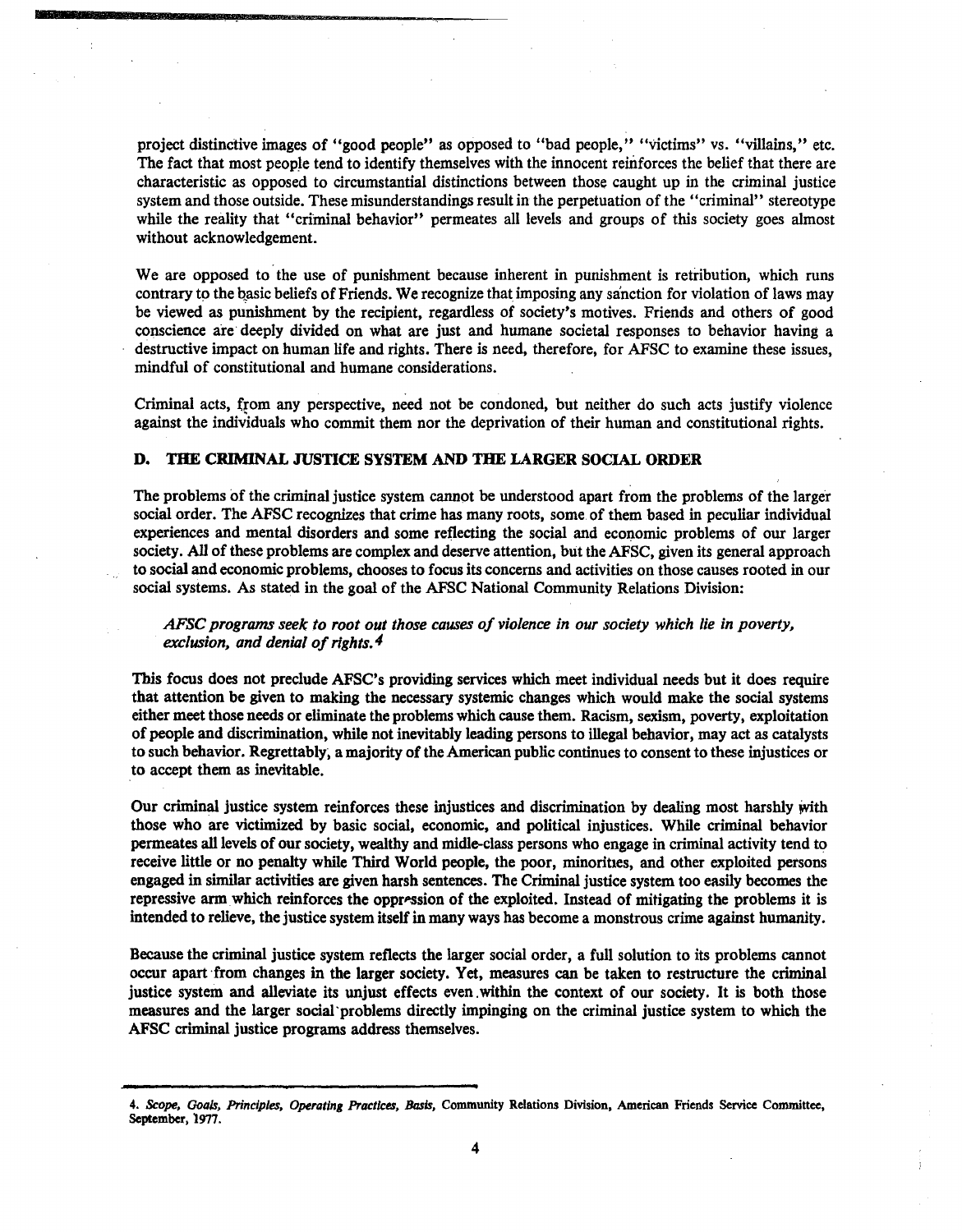#### E. RACISM!

The criminal justice system reflects society's prejudices and aggravates their effects. The prevailing racism, classism, and sexism of our society create injustices in the justice system which, in turn, compounds them. The judges and others of power in the justice system tend to be middle class white men who bring their biases to bear on the lives of the poor, Third World people, and women.

Racism is deeply imbedded in the criminal justice system. While it is not peculiar to criminal justice, racism operates in this field with a cruel frequency and destructiveness. For example, a study by William Nagel of the relationships between crime rates and incarceration rates discovered that:

*States with large black populations, even those with low crime rates, have large prison population...* 

*There is no significant correlation between a state's racial composition and its crime rate but there is a very great positive relationship between its ;acial composition and its incarceration rate.5* 

Similarly, Hugo Bedau's studies revealed that the high incidence of executions of blacks since 1930 ( $54\%$ of all executions and 90% of the executions for rape) had little to do with a high murder rate among blacks. He noted that:

*The race of the victim, as well as the offender, is a significant factor. Crimes against whites* . *are disproportionately more likely to receive a death sentence. Though blacks constitute 54% of murder victims, only 13% of the people on death row had black victims, while 87% had white victims. 6* ·

The extraordinarily high rates of imprisonment and executions among blacks is only symptomatic of a malignant pattern of racism which pervades our criminal justice system. The total impact of this pattern on Third World individuals, families, and people can arguably be called genocidal, acting like an insidious deadly disease on those communities. *Struggle for Justice* took note of the historical racist function of the justice system in this country:

*The justice system functions to maintain a racist relationship between the white majority and the black, brown, red, and yellow minorities in America. The Command-obedience structure of racism has existed in the criminal justice system since the settlement of the country. 7* 

#### F. CLASSISM:

The poor are disproportionately represented in the criminal justice system as defendants and as prisoners, both pre-trial and post conviction. They are dependent on the often limited resources of public defender services which are themselves overworked and understaffed. This dependency of the poor defendant deprives him or her of the amount of attention and quality of services purchased by more affluent people. While imprisoned they must function as slave labor. This insures keeping them and their communities poor. The criminal justice system creates a separate class, those who have been caught up in it. The criminal record, even an arrest without conviction, is a formidable barrier to constructive reentry and to positive participation in the community. Once branded, one becomes a permanent part of this disadvantaged class.

*S.* William G. Nagel, *A Statement on Behalf of a Moratorium on Prison Construction* (Philadelphia. Pa.: The American Foundation, Inc., 1976), pp. 14 and 1S.

<sup>6.</sup> Hugo A. Bedau, *The Case Against the Death Penalty* (New York: American Civil Liberties Union, 1977), p. 13.

<sup>7.</sup> *Struggle, supra* note 1, p. 107.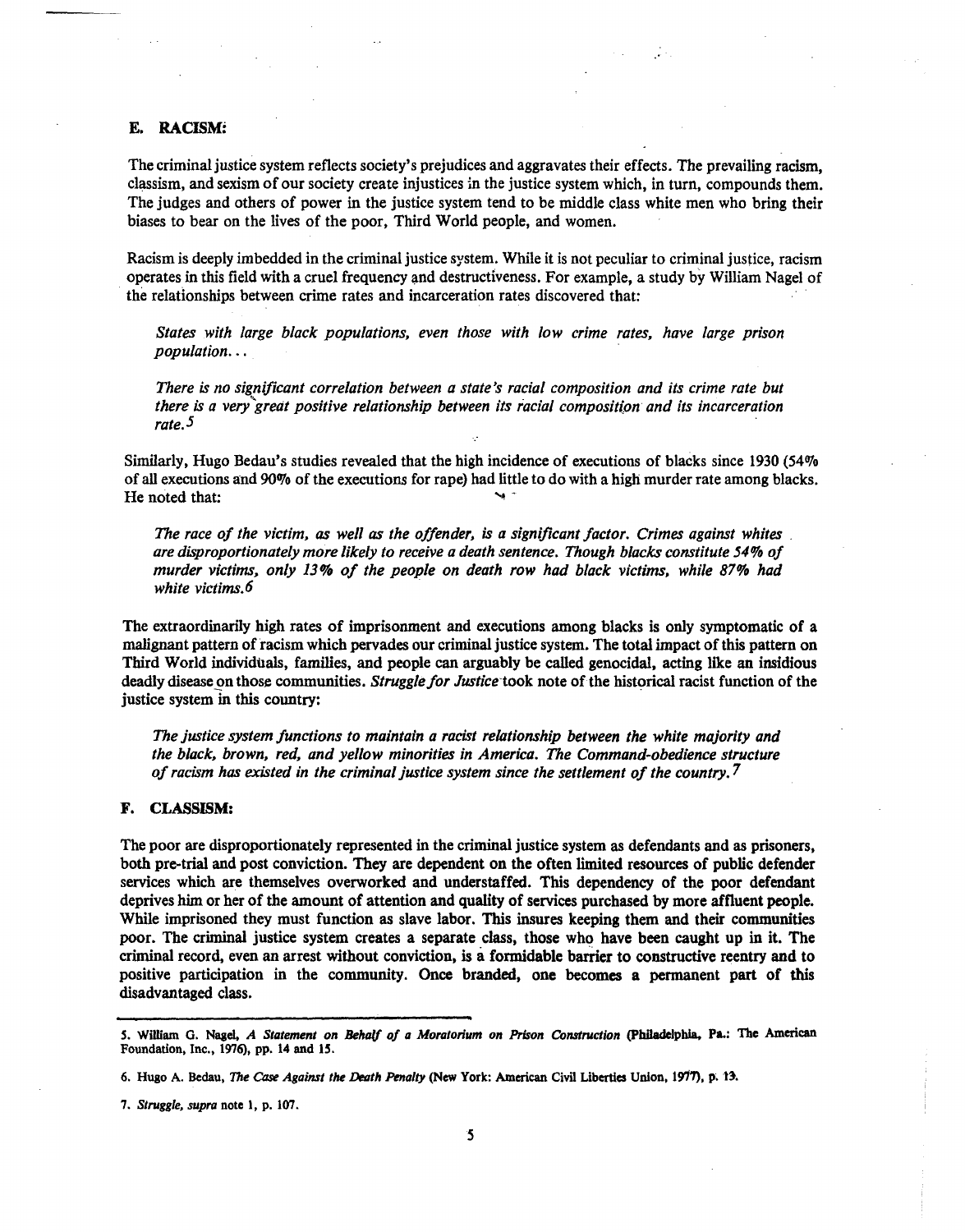#### G. SEXISM

Sexism causes unfair application of laws against women and is reflected in the treatment of women in prison. Central to an understanding of this problem is the recognition that the laws which directly affect women are generally formulated and applied by men and reflect the expectations and limitations of traditional sexual roles. ·

Our society has defined a woman's role as primarily that of mothering children, serving a man's physical needs and maintaining households for others. Women who assert themselves strongly or otherwise rebel against traditional roles are often punished from an early age in an effort to enforce conformity. The criminal justice system is too frequently a part of this enforcement effort. Most of the young women held by the juvenile justice system have entered it for "status" offenses, such as running away from home or truancy, rather than "criminal" offenses. *As* teenagers, girls are more likely than boys to be institutionalized for assertive behavior that does not involve crime. Many women are sent to mental hospitals for such behavior, while others, often of low-income or minority backgrounds, are sent to the criminal justice system.

One noticeable difference between men's and women's prisons is that women are treated more as children, rewarded for dependent and passive behavior and punished for self-assertion. The maintenance or development of leadership and decision-making skills needed by women to function in the outside world is often systematically undermined. Many women leave prison caught in a web of dependency that is almost impossible to break. This dependency is fostered by women guards, many of whom genuinely feel that a woman's behavior should be passive and that assertive action, however constructive, is unbecoming to women.

Many people are unaware of the special problems which women face in prisons, and prison change efforts often bypass women's institutions. In part this may stem from the small size of many women's prisons or the fact that they are often less organized for change than men's prisons. In part, most people do not realize that women have special problems beyond to those common to all prisoners. AFSC programs should include women's prisons in efforts to change abuses affecting all prisoners, and support women prisoners in their effort to define and affect problems specific to women prisoners.

Sexism also has a major impact on men in prison. The sexist roles prescribed for men in our society support patterns of dominance which lead to an exaggerated *macho* image in prison. Both racism and this form of sexism are often used to promote factionalism among prisoners hampering efforts to work together for change. This perverted view of masculinity fosters violence against and abuse of those men who do not fulfill the accepted male image. Guards are permitted to behave in a sadistic manner and encouraged to ignore the abuses of prisoners against one another. This, in tum, becomes additional cruel and unusual punishment for those prisoners who do not conform to traditional sexual models. Carried over to life outside, this pattern supports the perversion of fainily and community life into struggles for sexual dominance.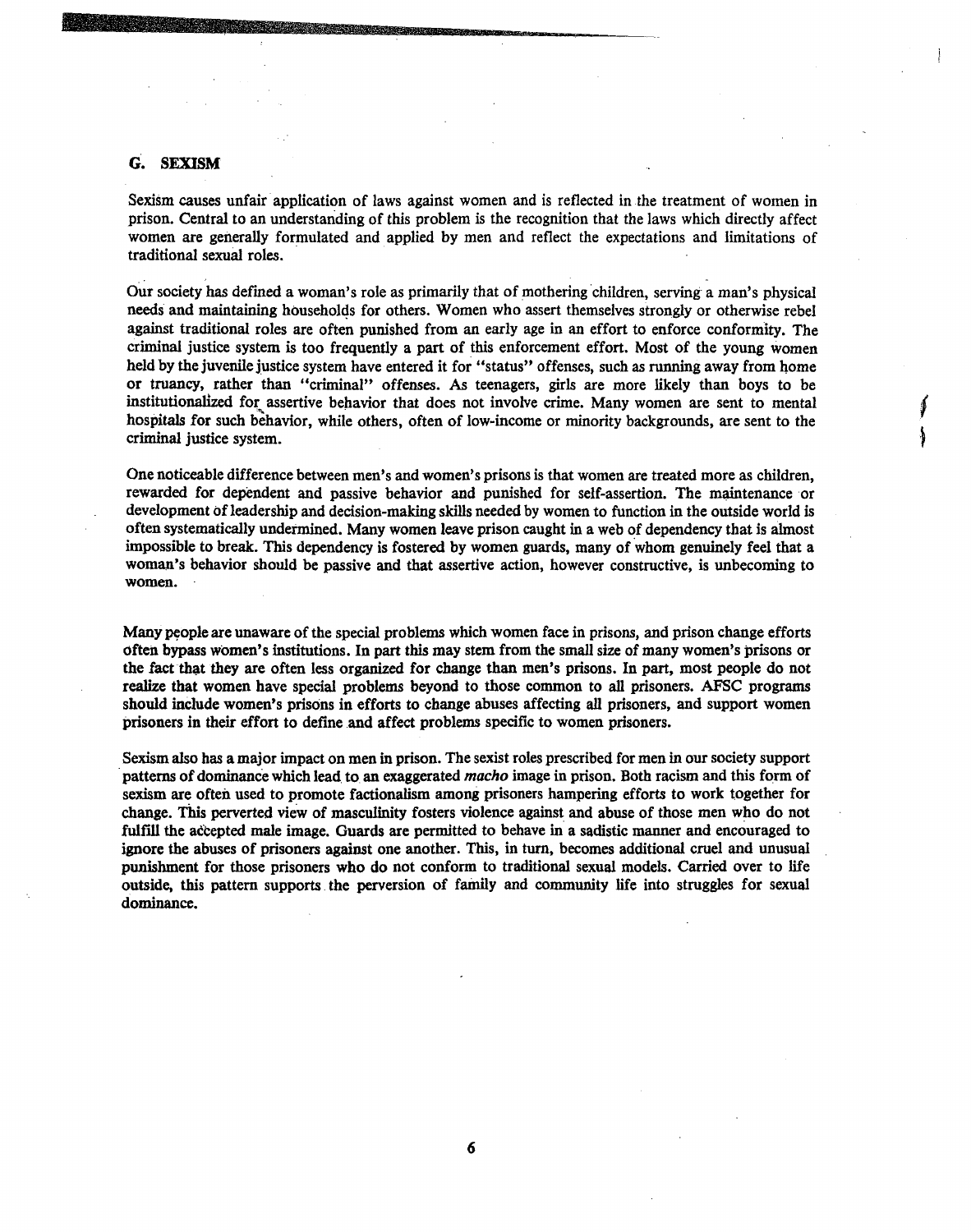# The Objectives of AFSC Activities in the Field of Criminal Justice

The objectives of the AFSC in the field of criminal justice are based in the scope and goals of AFSC community relations programs:

*The Community Relations Program of the AFSC addresses itself to the problems of poverty, exclusion, and denial of equal rights in the United States.* . . *Our diversity of program is unified by a common vision: a society which recognizes the equal and infinite worth of each human being and in which uniform legal rights and just and human social and economic systems bring all men and women the opportunity to participate in the major decisions affecting their lives .* .. *Our work begins with the principle that* basic change *is needed. 8* 

In relation to the criminal justice system, AFSC programs seek to eliminate the unjust elements that have perverted that systeni into a means of denying human rights and preserving existing social injustices. We also desire to free our society of the burdens of ineffective approaches to the administration of justice. We oppose those practices which undermine positive concepts of justice (e.g., concepts of fairness, due process, innocence unless proven otherwise, and equal access to all parts of the justice system), while we promote the exploration of new concepts which focus more on the roots of destructive behavior than on after-the-fact findings of guilt or innocence.

#### A. ABOLITION OF PRISONS AND CAPITAL PUNISHMENT:

The AFSC opposes the use of death as a sanction against behavior which may be considered criminal· or imprisonment as such a sanction or a means of rehabilitation. The primary reliance of our penal system on those forms of punishment has created horrendous conditions which aggravate the very problems they are claimed to resolve.

Capital punishment is the ultimate form of injustice carried out in the name of justice and is an offense to human decency. As stated by the AFSC Board of Directors:

... *the death penalty restores no victim to life and only compounds the wrong committed in the first place. We affirm that there is no justification for taking the life of any man or woman for any reason.9* 

Our social policy of imprisonment has become a national disgrace with nightmarish institutions routinely depriving people of both their freedom and their dignity. Individual rights and personalities are violated when persons are subjected to degrading experiments in behavior modification and other forms of control. Persons are released from these institutions in worse condition than they entered, having lost years from their lives and whatever social or economic support they once had. These same persons are then told that they must lead normal lives. Thus, our prisons have the effect of increasing the same crime rates and social problems that they are purportedly designed to reduce. As stated in *Struggle for Justice:* 

lf *the choice were between prisons as they now are and no prisons at all, we would promptly choose the latter. We are convinced that it would be jar better to tear down all jails now than to perpetuate the inhumanity and horror being carried on in society's name behind prison walls. Prisons as they exist are more of a burden and disgrace to our society than they are a protection or a solution to the problem of crime.*  $10$ 

<sup>8.</sup> *Scope, supra* note 4.

<sup>9.</sup> *Minutes, supra* note 3.

<sup>10.</sup> *Strugglt, supra* note 1, p. 23.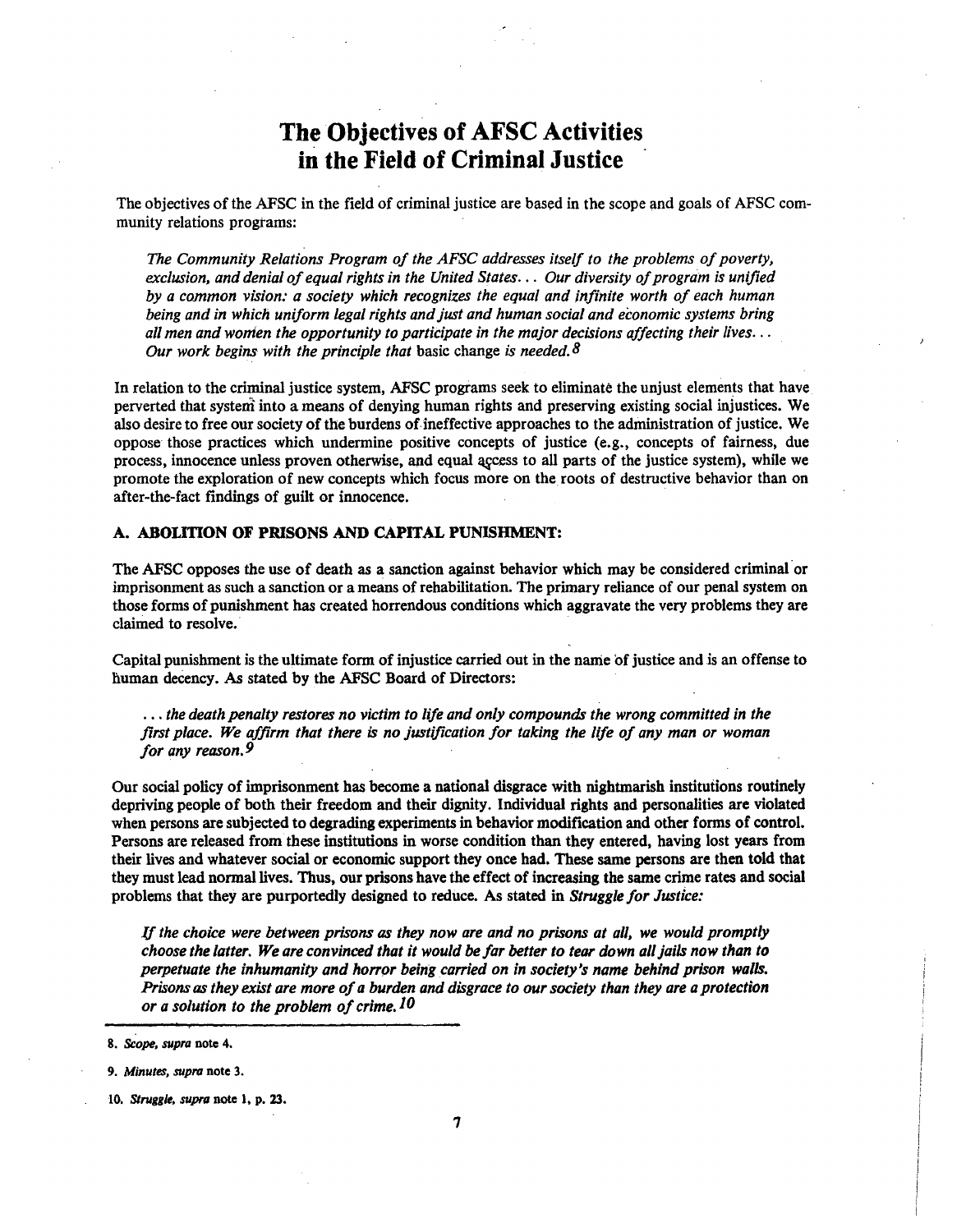The AFSC is committed to the abolition of prisons.<sup>11</sup> The first step toward this goal is a moratorium on prison construction.

The AFSC also calls for the end of all forms of slavery and involuntary servitude within the United States and its jurisdictions. Therefore, we support efforts to amend the Thirteenth Amendment to the United States Constitution which now reads:

*Neither slavery nor involuntary servitude, EXCEPT AS A PUNISHMENT FOR CRIME WHEREOF THE PARTY SHALL HAVE BEEN DULY CONVICTED, shall exist within the United States, or any place subject to their jurisdiction.* 

The exception clause should be deleted so that the Thirteenth Amendment would prohibit all slavery and involuntary servitude within the U.S. and its jurisdictions .

#### B. DEVELOPMENT OF POSITIVE MEANS OF COPING WITH DESTRUCTIVE BEHAVIOR:

AFSC is committed to helping communities fmd non-violent ways of coping with their fears of "crime."

#### 1. Alternatives to Imprisonment:

.....

In recent years many options have been developed and tried. Some alternatives to imprisonment have come into fairly constant use, such as release on personal recognizance instead of bail, while others are still experimental. We encourage the continued exploration and development of such options and the application of far more financial resources to this process.

#### 2. Decriminalization:

We believe that there can be substantial depopulation of the jails by removing the criminal penalties from "crimes" in which the sole direct victim, if any, is the "offender" him/herself. This category includes personal use of narcotics, homosexuality, prostitution, and gambling.

#### 3. Support for Ex-prisoners:

Despite the harsh conditions of incarceration, an appreciable number of men and women return to our communities willing to assume productive roles only to fmd class discrimination in area of occupational licensing and employment, leaving them very little choice but to survive through the means of crime. They are pushed back into the self perpetuating cycle of recidivism. We see special employment efforts to assist ex-prisoners in their reentry, transition, and adjustment as important means of breaking this cycle. The AFSC is committed to supporting the efforts of ex-prisoners to cope with this problem.

#### 4. Community Dispute Resolution:

In identifying alternatives, the role of the community is crucial. We would call particular attention to the need to expand, whenever possible, the use of the community-based mediation or arbitration centers for the settlement of all levels of conflict as an alternative to the more formal judicial systems. We see these centers, based on principles of human dignity and community participation in problem-solving, as a testing ground for developing a new justice system which is both humane and effective.

#### 5. Institutional Change:

In addition, we call for changes in our social institutions, such as schools, which now channel people into the criminal justice system instead of adequately serving the needs of individuals and communities. This

<sup>11. &</sup>quot;Prisons" includes jails, juvenile halls, and other penal facilities.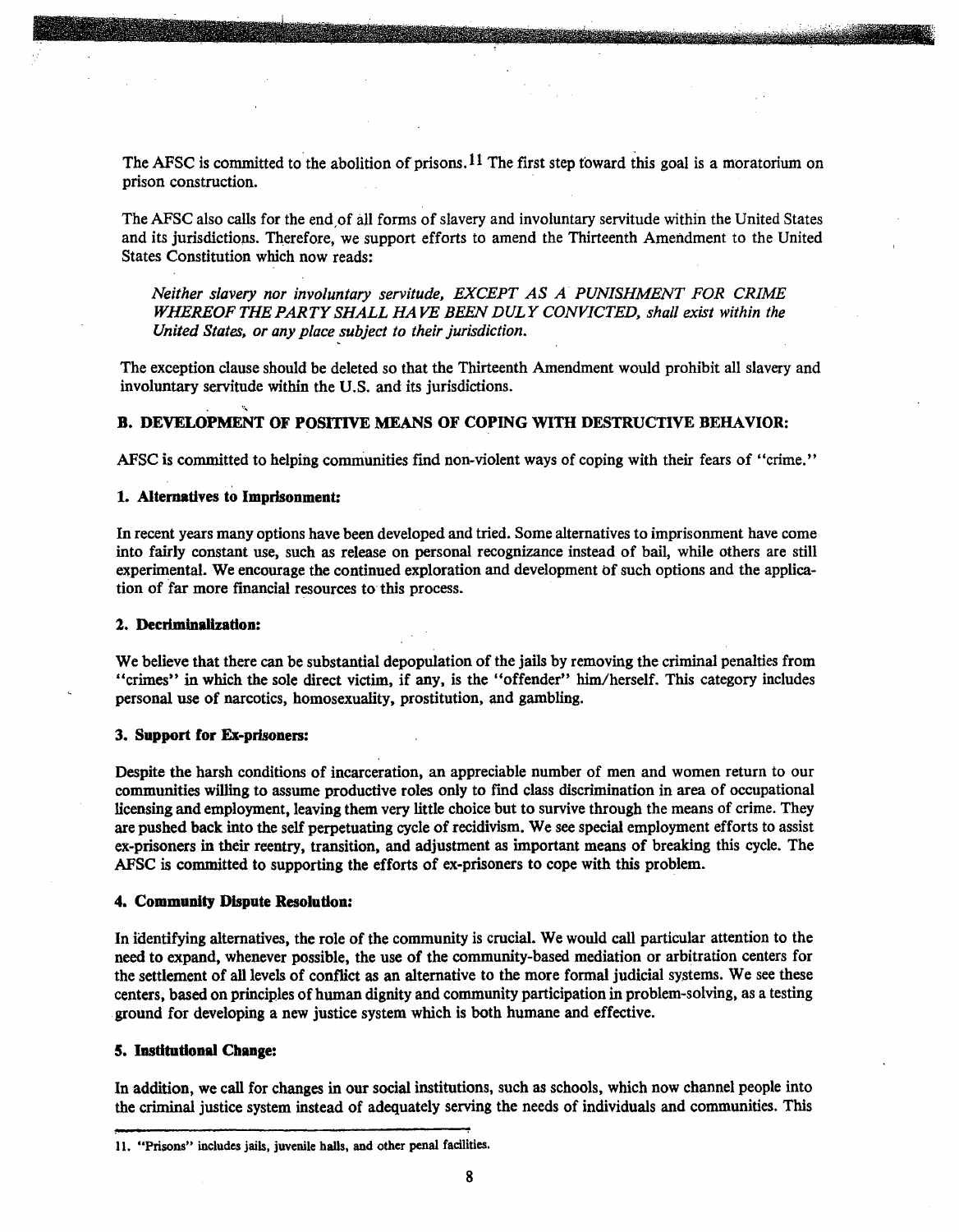approach reaches beyond justice programs per se and involves the interrelationship of all AFSC programs which address social institutions. We recognize that most of the underlying causes of crime originate in the economic, political and social ills of our society and we shall continue to work to eliminate those injustices.

#### C. OPPOSITION TO ABUSE OF THE CRIMINAL JUSTICE SYSTEM:

Another AFSC objective is to eliminate the use of the criminal justice system as a tool for harassment and violation of basic human rights. We are opposed to the use of unnecessary force by law enforcement officials in fulfilling their responsibilities. We also oppose such frequent practices as intimidation, withholding of information, holding persons incommunicado, and illegal frisks, searches, or seizures.

We believe that political activities ought to carry a presumption of legitimacy in a free society, and more rigid standards ought therefore be set to protect people from government infiltrators and informers and abuse by grand juries. Covert surveillance should not be permitted for politjcal purposes or for harrassment. In criminal investigations, covert police surveillance should only be permitted under strict constitutional safeguards.

We affirm the right to citizen access to criminal justice institutions. We work for the opening of jails and prisons to community involvement so that there is widespread awareness of the practices within those institutions, concern for the well-being of those within them, and accountability of prison officials to the public. It is essential that prisoners be in close contact with people and events outside the institutions in order to be better able to survive upon their release and to function productively within their communities.

We have noted earlier AFSC's recognition of the racism, sexism, and classism which pervades our criminal justice system. AFSC is committed to focussed efforts to combat these evils. AFSC has become increasingly aware of the way the justice system abuses the rights of juveniles, gay persons, and mentally disturbed and disabled persons. Recognizing the special needs of these people, we look to them for identification of problems and will work with them as they seek solutions.

# **The Operating Practices Common to AFSC Programs in the Field of Criminal Justice**

AFSC work in the criminal justice field, as in other areas, is designed to make an impact on critical economic, social and political problems. We try to develop and support work which places people in new relationship to the institutions which influence their lives. We seek ways to enlarge the opportunities of people to gain control over their own lives.

Central to any effective strategy for change is finding ways to deal with the powerlessness of the victims of the criminal justice system. It is no accident that the justice system is most abusive toward those who are least powerful, in economic, political and social terms. Characteristically, it is those subject to the greatest injustices by other social institutions who are most victimized by the justice system.

The present bankrupt system renders justice to no one, not to those caught up in the criminal justice system as offenders, those who are victimized by crime nor those who support the system and rely on its ability to protect them and to administer justice. Those populations in the community most vulnerable to crime not only suffer constant threats to their security and lack adequate redress, but are impelled to support solutions which actually compound their jeopardy. All these groups should be helped to see their common stake in a more humane and social order.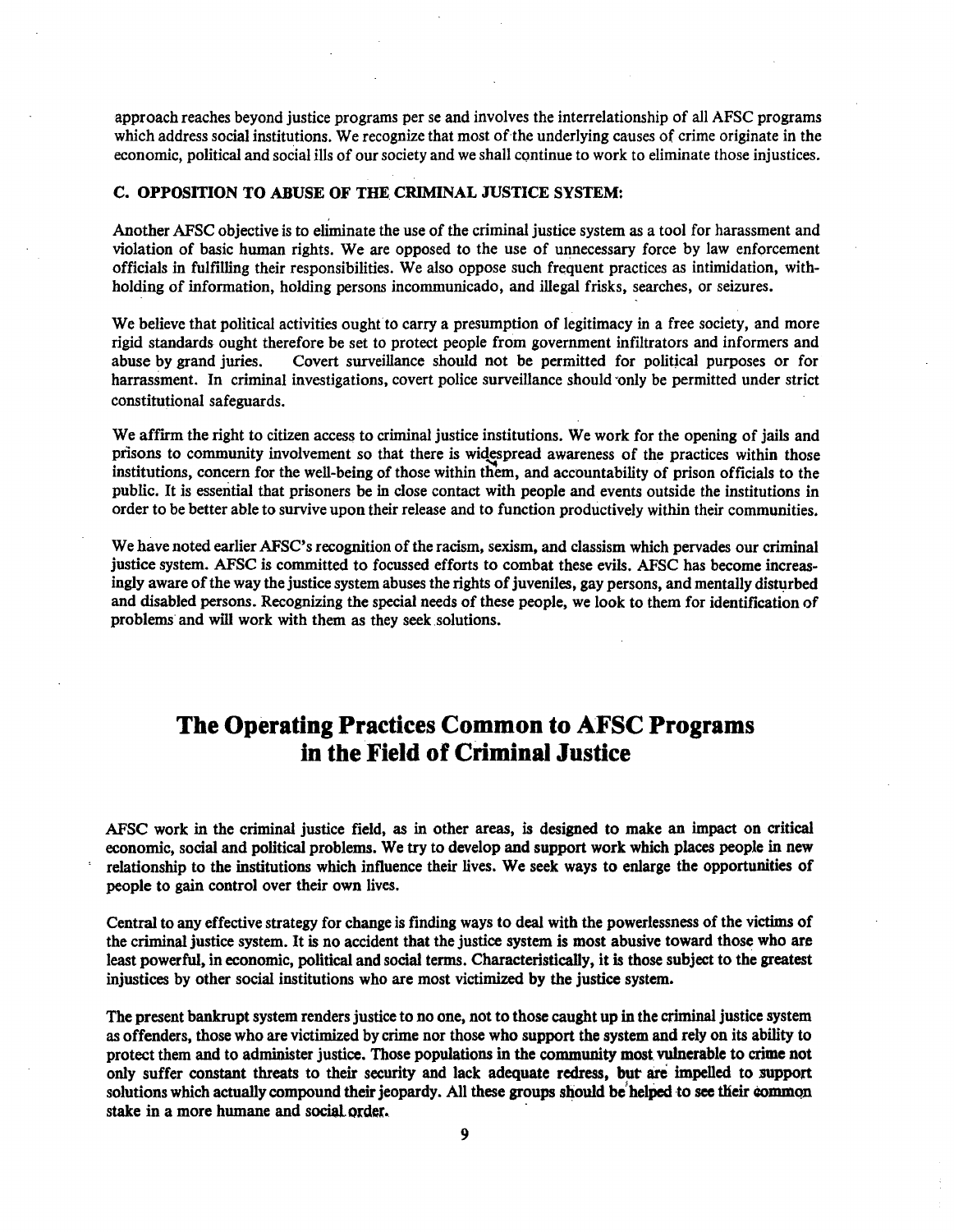Addressing the question of powerlessness is one of the fundamental principles of AFSC community relations work:

*On the basis of our experience we are clear that one major potential for change lies in the determination of the poor. and excluded, those presently denied opportunity and equal rights, to control the direction of their lives. We therefore work with those who suffer social, political and economic injustice to develop skills, knowledge, organization and economic resources.12* 

Empowerment of those caught up in the justice system benefits the total society by leading to more enlightened administration of justice and ultimately to a more orderly, humane and healthy society. The abolition of slavery emancipates master as well as slave. The liberation of women frees *men* as well.

In 1971, the AFSC publication, *Struggle for Justice,* declared:

*Central to 011r framework for action is the concept of empowerment. As a basis for social change, start with the people who suffer most grievously under the present system. Actions that shift power relationships, that place power in the hands of the heretofore powerless, have the potential for creating basic change. Such actions place people in new relationships to institutions: This is our primary criterion for evaluating present or future action.13* 

The AFSC *Report of the Justice Task Force,* in 1976, reiterated this theme:

*We conclude, therefore, that the central strategy for change in the criminal justice system is empowerment of the affected community, with our primary attention directed to those groups subjeCt, or potentially subject, to the justice system, such as prisoners and the poor and minority communities from which these groups tend to come.14* 

In this context, by "empowerment" we mean increasing the influence of people over the institutions and forces which control their lives. Empowerment must be understood in its political context; ordinarily this means power exercised by people working together in groups. While informing a person of available services might be construed as adding to that person's power (e.g. command over resources), programs which did only that would not be considered as empowering according to this definition.

Power is not given, it is exercised. Thus, AFSC cannot empower people; it helps provide the tools, skills and opportunities which will enable them to exercise power. Neither can AFSC control the outcome of changes in power which its efforts may set in motion. This fact should not deter us from working toward .the empowerment of the victims of the criminal justice system. Yet oppression of any kind can never be the basis for a humane and just social order and is repugnant to our basic values. Thus, the AFSC must remain aware of the potential for the emergence of new oppressors from the formerly oppressed and must be active in minimizing or avoiding that phenomenon.

Empowerment involves communication and coordinated action with many groups and individuals in the community. In seeking change in the criminal justice system AFSC may at times ally itself with groups with which it has basic disagreement in other areas. In such instances it is essential that AFSC act and express itself in a manner consistent with its basic values. We are committed to assuring that our views are informed by the insights and experiences of the oppressed.

In engaging in programs in the criminal justice area, AFSC should remain constantly sensitive to ways of

<sup>12.</sup> *Scope, supra* note 4.

<sup>13.</sup> *Struggle, supra* note 1, p. 158.

<sup>14.</sup> *Report, supra* note 2, p. 10.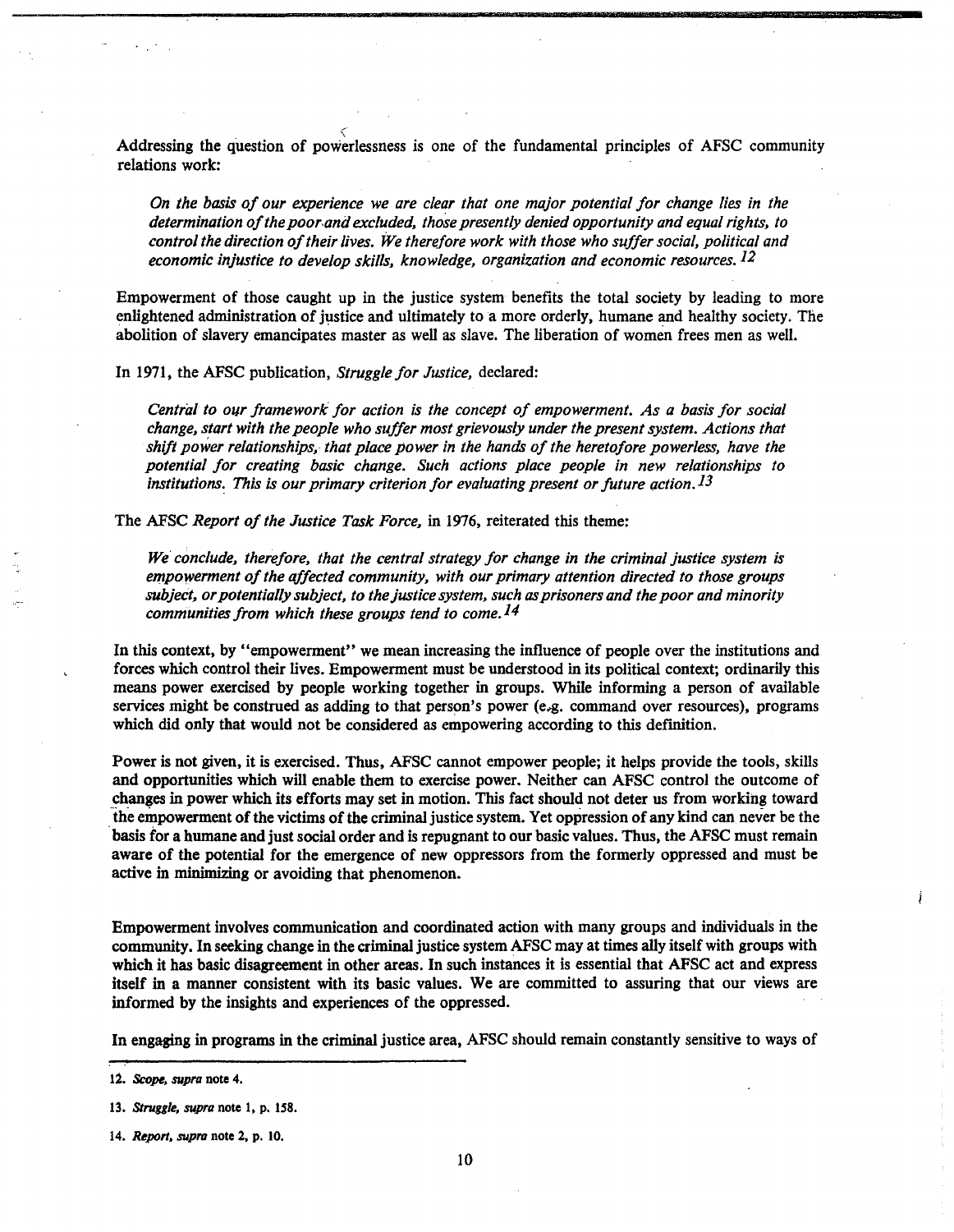involving prisoners more directly in program policy setting and operations. Avoiding tokenism, care should be taken to hire prisoners, ex-prisoners and others from the oppressed community in justice program positions. Prisoners and ex-prisoners should. serve on AFSC justice committees. Beyond our justice programs, we should look for opportunities to hire ex-prisoners in other AFSC jobs and act affirmatively to inform them of job openings within AFSC and encourage other organizations to· do likewise. Our justice programs should also remain alert to combatting the subtle forms of racism and sexism which may influence their operations and cooperate fully with the AFSC's Affirmative Action Program.

Empowerment can be expressed in many forms. Programs providing direct services, for example, should share with the victimized the resources and skills to conduct the programs themselves. Programs of public education and political action should directly involve victims speaking for themselves or in concert with their allies. Both are forms of empowerment.

We realize that there are limits to the amount of power that can be exercised by those who are imprisoned. To believe that prisoners will attain absolute power is very simplistic. Even a take-over by prisoners is not taking power, for the'real power is out in our society, and any insurrection of prisoners can be easily suppressed, as proven in Attica. But all power is relative, and it is possible for prisoners to increase their control over their environment within certain limits. Even this limited increase is empowerment and should be encouraged.

~ !1

A program of social services designed or operated by ex-prisoners may be a first step in their recognition of their power to affect the conditions around them. Empowerment may change a reform effort from an end in itself, perhaps perpetuating the present justice system, into a means toward a progressive shift in basic power relationships. The *Report of the Justice Task Force* spoke of how the theme of empowerment can cut across program types:

*A strategy for change based on empowerment gives us a meaningful way in which to view our various program approaches. When we tried to divide them by service vs. institutional change, we kept running into binds. We would comfortably generalize that service by itself was not an adequate goa/for AFSC programs, because it wouldn't change anything. But that generalization short changed, for example, prisoner-run service programs, or Chicano community organizations which add important justice information resources to communities. Self-determination in previously totally powerless communities is change. Likewise a service vs. change breakdown might give too much "change" credit, to, say, some types of public education, which might be mere exhortation.l5* 

When we speak of empowerment as a common theme for AFSC justice programs, as with other community relations programs, we are not suggesting uniformity of programs but a diversity of approaches toward our common objectives, with all of them involving the oppressed in a meaningful way.

lS. *Report. supra* note 2, p. 10.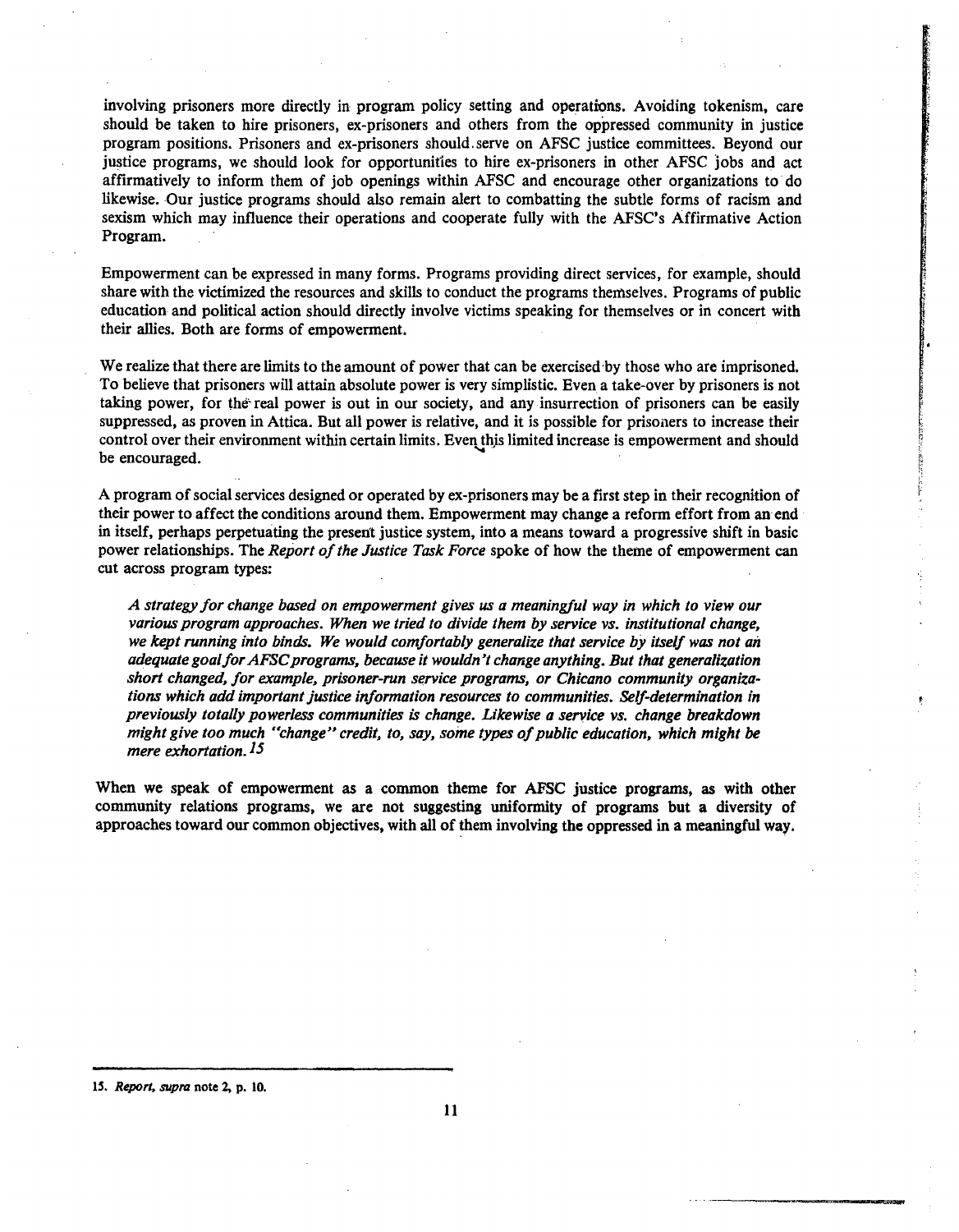### SUMMARY

The concern of the AFSC in the field of criminal justice is rooted in the Quaker opposition to violence and injustice. We are committed to action to eliminate the evils perpetuated by the criminal justice system.

The AFSC views "crime" not solely as violation of legal codes but also as behavior which violates the sanctity of human life. We would not ciassify acts which do not harm the life and rights of others as crimes,

Recognizing that crime has many roots, AFSC chooses to focus its activities on those causes rooted in our social systems. The criminal justice system tends to reinforce our society's injustices and discrimination by dealing most harshly with those who are victimized by basic social, economic, and political injustices. AFSC criminal justice programs address measures which can be taken to restructure the criminal justice system and alleviate its unjust effects. The problems of racism, classism, and sexism are all reflected in our criminal justice system and reinforce its abuse.

AFSC justice programs seek to eliminate the unjust elements of the justice system. We oppose the death penalty. We call for the abolition of prisons. The first step toward this goal is a moratorium on prison construction. We also call for revision of the XIII Amendment to the U.S. Constitution so as to bring to an end all penal slavery and involuntary servitude. We are committed to helping communities find nonviolent ways of coping with their fears of crime through the exploration and development of options other than imprisonment. We support use of community-based mediation or arbitration centers for the settlement of all levels of conflicts.

We seek to eliminate the use of the criminal justice system as a tool for harassment and violation of basic human rights. We oppose covert police surveillance for political purposes and would permit it in criminal investigations only under strict constitutional safeguards. We work for opening of jails and prisons to community involvement, and we support keeping prisoners in close contact with people and events on the outside.

Using a diversity of approaches, our criminal justice programs should seek to alter the powerlessness of the oppressed in relation to our criminal justice institutions. We try to develop and support work which places people in a relationship to institutions so as to enlarge their opportunities to gain control over their own lives. AFSC cannot empower people; it helps provide the tools, skills and opportunities which will enable them to exercise power. Neither can AFSC control the outcome of changes in power which its efforts may set in motion. This fact should not deter us from working toward the empowerment of the victims of the criminal justice system. In engaging in programs in the criminal justice area, AFSC should remain constantly sensitive to ways of involving prisoners and ex-prisoners more directly in program policy setting and operations. AFSC may at all times ally itself with groups with which it has basic disagreement in other areas, but in such instances it is essential that AFSC act and express itself ·in a manner consistent with its basic values. Empowerment is a common theme for AFSC justice programs in a diversity of approaches toward our common objectives.